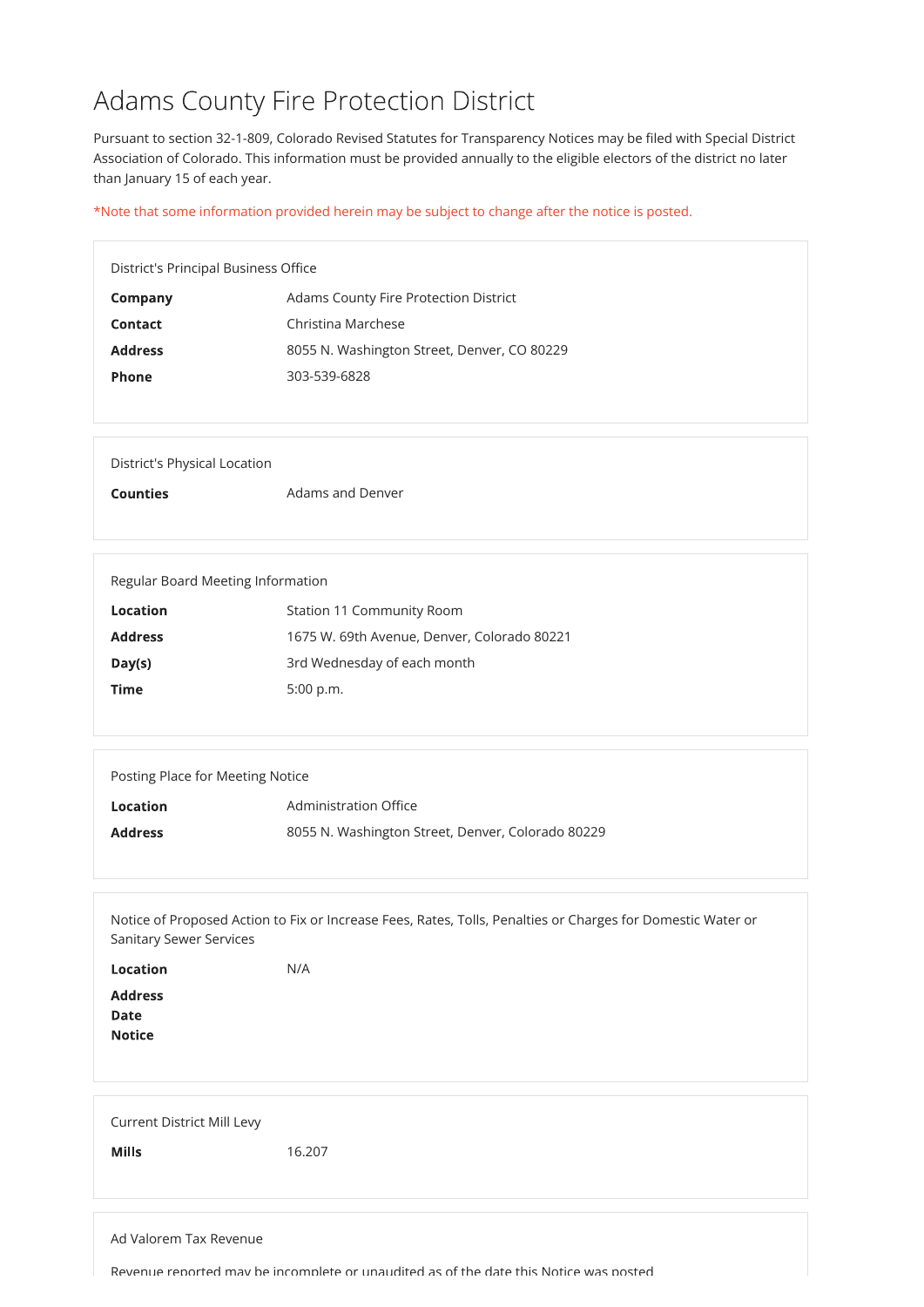Revenue reported may be incomplete or unaudited as of the date this Notice was posted.

Amount(\$) 21,930,825

Date of Next Regular Election

Date 05/03/2022

Pursuant to 24-72-205 C.R.S

The district's research and retrieval fee is 33.58 per hour

Written request for records to be filled out and turned into the administration office. Policy Regarding Requests For Public Records And Assessing Charges is posted on the District's website

## District Policy

District contact information for open records request:

Christina Marchese

Names of District Board Members

| <b>Board President</b> |                                                                 |
|------------------------|-----------------------------------------------------------------|
| <b>Name</b>            | Ken Lombardi                                                    |
| <b>Contact Info</b>    | klombardi@acfpd.org                                             |
| <b>Election</b>        | Yes, this office will be on the next regular election ballot    |
|                        |                                                                 |
|                        |                                                                 |
| <b>Board Member 2</b>  |                                                                 |
| <b>Name</b>            | <b>Ken Ciancio</b>                                              |
| <b>Contact Info</b>    | kciancio@acfpd.org                                              |
| <b>Election</b>        | No, this office will not be on the next regular election ballot |
|                        |                                                                 |
|                        |                                                                 |
| <b>Board Member 3</b>  |                                                                 |
| <b>Name</b>            | Mario Molinaro                                                  |
| <b>Contact Info</b>    | mmolinario@acfpd.org                                            |
| <b>Election</b>        | No, this office will not be on the next regular election ballot |
|                        |                                                                 |

| <b>Board Member 4</b> |                                                                 |
|-----------------------|-----------------------------------------------------------------|
| <b>Name</b>           | Joe Domenico                                                    |
| <b>Contact Info</b>   | jdomenico@acfpd.org                                             |
| <b>Election</b>       | Yes, this office will be on the next regular election ballot    |
|                       |                                                                 |
|                       |                                                                 |
| <b>Board Member 5</b> |                                                                 |
| <b>Name</b>           | Michael DeMattee                                                |
| <b>Contact Info</b>   | mdemattee@acfpd.org                                             |
| <b>Election</b>       | No, this office will not be on the next regular election ballot |
|                       |                                                                 |